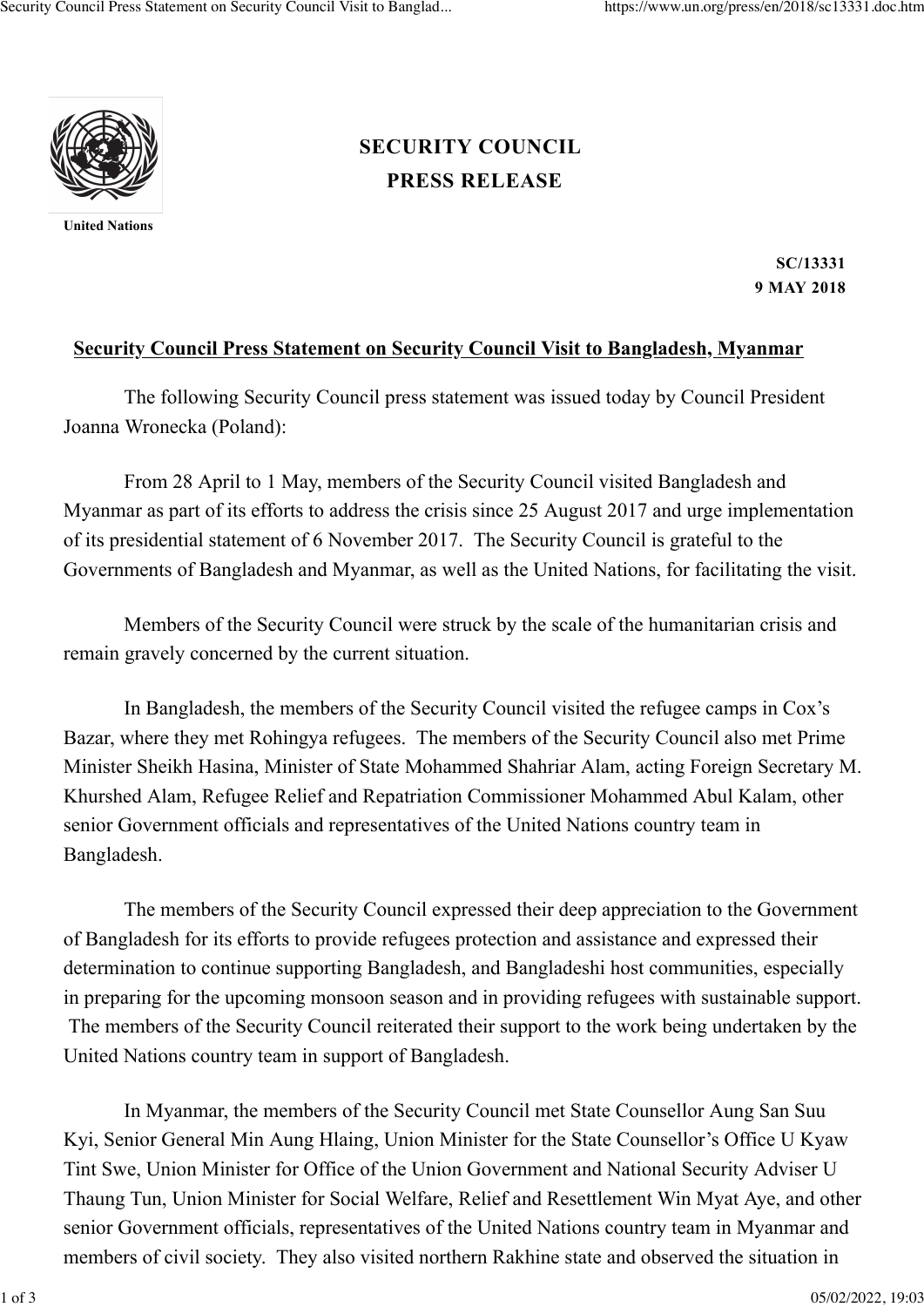northern Rakhine State, including widespread destruction of villages, as well as reception centres and transit camps under preparation by the Government of Myanmar.

The members of the Security Council noted the efforts taken by the Government of Myanmar to prepare for the repatriation of refugees. The members of the Security Council urged the Government of Myanmar to step up its efforts to create conditions conducive to the safe, voluntary and dignified return of Rohingya refugees and internally displaced persons to their homes in Rakhine State and to address the root causes of the crisis through implementation of the Rakhine Advisory Commission recommendations, including those related to human rights, citizenship, poverty alleviation and development. The members of the Security Council welcomed Myanmar's commitment to work with the United Nations in the press release by the Ministry of the State Counsellor of Myanmar on 1 May 2018 after State Counsellor Aung San Suu Kyi met with members of the Security Council.

The members of the Security Council encourage States able to do so to continue and increase support to the Government of Bangladesh, and Bangladeshi host communities, in hosting the Rohingya refugee community, especially regarding emergency preparedness measures to be taken ahead of the monsoon and cyclone seasons.

The members of the Security Council welcome the signing of a Memorandum of Understanding and the Arrangement on the Return of Displaced Persons from Rakhine State between the Governments of Myanmar and Bangladesh and urge the Government of Myanmar to work with the Government of Bangladesh and the United Nations to allow the voluntary return of all refuges in conditions of safety and dignity to their homes in Myanmar, including through intensified bilateral consultations and implementation of the Memorandum of Understanding and the Arrangement.

The members of the Security Council urge the Government of Myanmar to grant the United Nations agencies and their partners immediate, safe and unhindered access to Rakhine State, as well as to other domestic and international non-governmental organizations providing humanitarian assistance, and as an initial confidence-building measure, to conclude a Memorandum of Understanding with the Office of the United Nations High Commissioner for Refugees (UNHCR) and the United Nations Development Programme (UNDP) in the coming days.

The members of the Security Council, in light of the importance of undertaking transparent investigations into allegations of human rights abuses and violations, urge the Government of Myanmar to fulfil, based on respect for the rule of law, its stated commitment to holding accountable perpetrators of violence, including sexual violence and abuse and violence against children.

The members of the Security Council reaffirm the Security Council's presidential